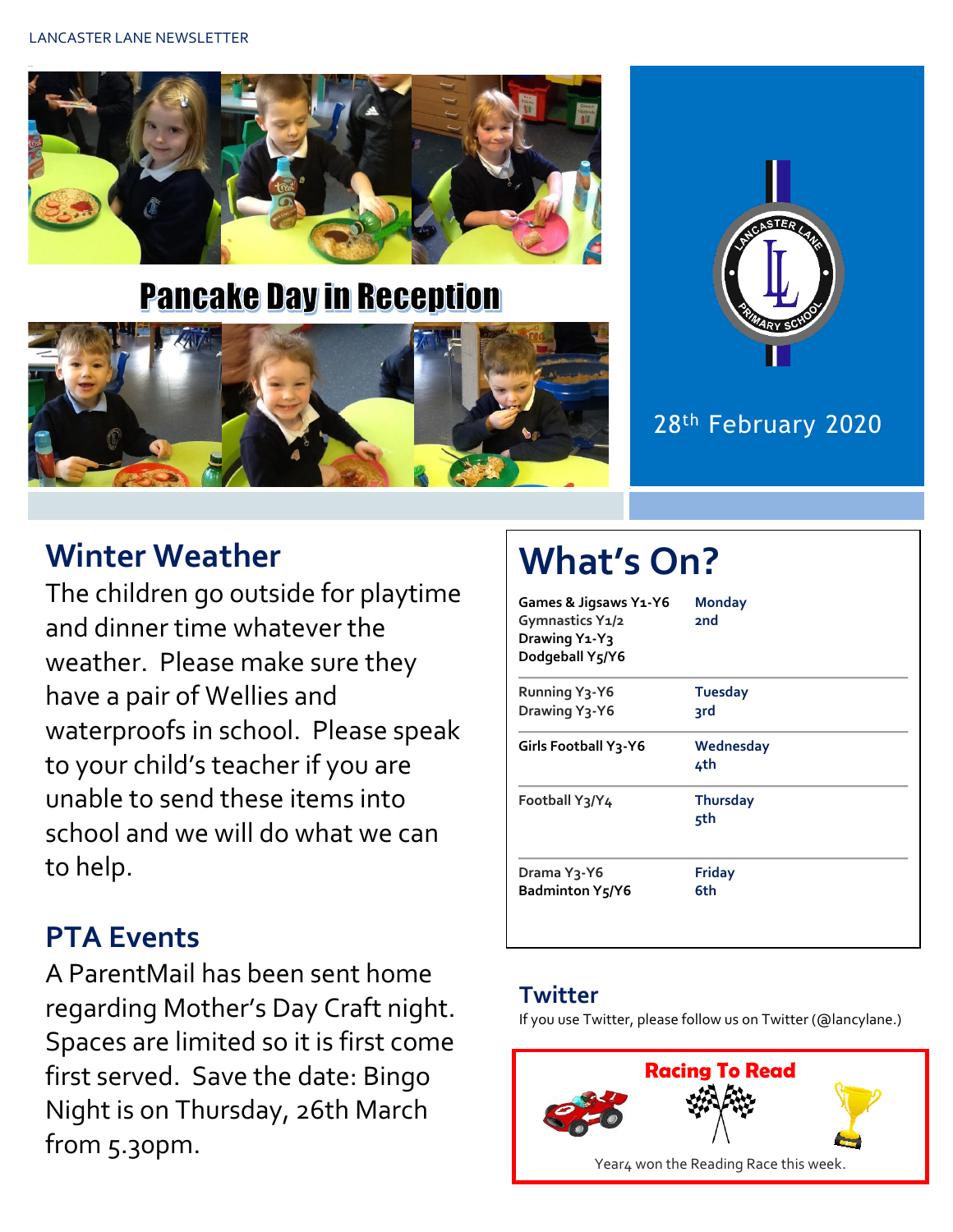## **Bottle Tops**

Please can you send into school the tops from plastic milk bottles as we can send them to a Parkinson's Charity to help them fund raise. Our pile is growing, please keep sending these in!

## **Congratulations**

Congratulations to Khy and his family who welcomed baby brother Kody to the world. We can't wait to meet him.

## **Coronavirus**

We are, of course, keeping up-to-date with the DfE's guidance on Coronavirus. Please see the attached flier for further information. If your child has been washing their hands with soap a lot and singing happy birthday at the same time it is because regular hand washing with soap is recommended as often as possible.

# **School Councillors**

Our new School Councillors for this term are: Darcy and Austin in Y<sub>1</sub>, Mollie and Lucas in Y2, Martha and Riley D in Y3, Hannah and Noah Q in Y4 and Regan, Matthew, Austin and Melissa in Y6.



Year 3 Creating layers to represent rocks.



Year 2 explored the local area.



Year 6 enjoyed a day of electricity.